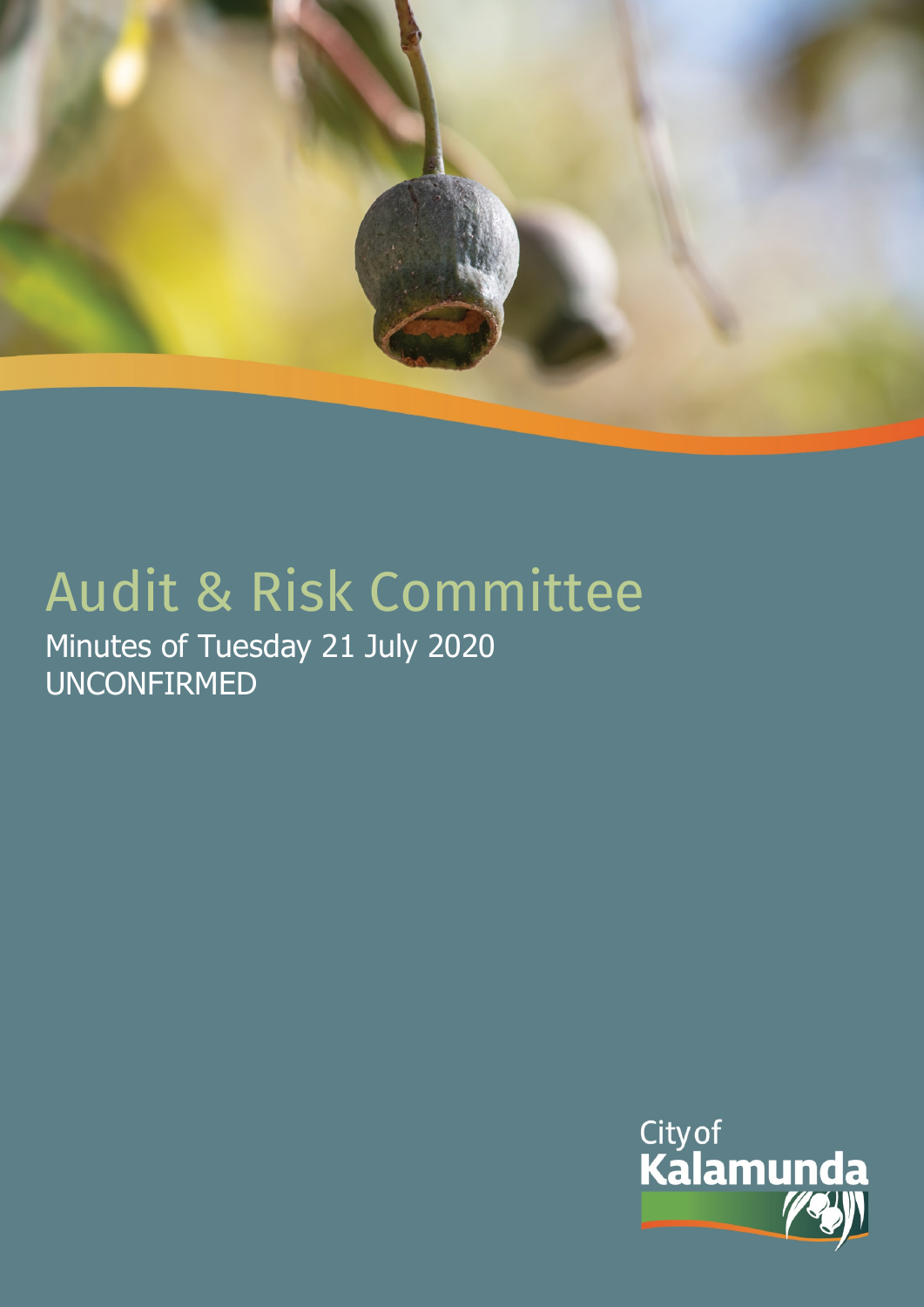# **INDEX**

| 2. | Attendance, Apologies and Leave of Absence Previously Approved 3                     |    |
|----|--------------------------------------------------------------------------------------|----|
| З. |                                                                                      |    |
| 4. |                                                                                      |    |
| 5. |                                                                                      |    |
| 6. |                                                                                      |    |
| 7. |                                                                                      |    |
| 8. |                                                                                      |    |
| 9. |                                                                                      |    |
|    |                                                                                      |    |
|    |                                                                                      |    |
|    |                                                                                      |    |
|    | 9.1.3. Local Government (Audit) Regulations 1996 - Outcome of Regulation 17 Review17 |    |
|    |                                                                                      |    |
|    |                                                                                      |    |
|    |                                                                                      |    |
|    | 13. Urgent Business Approved by the Presiding Member or by Decision 22               |    |
|    |                                                                                      |    |
|    |                                                                                      | 22 |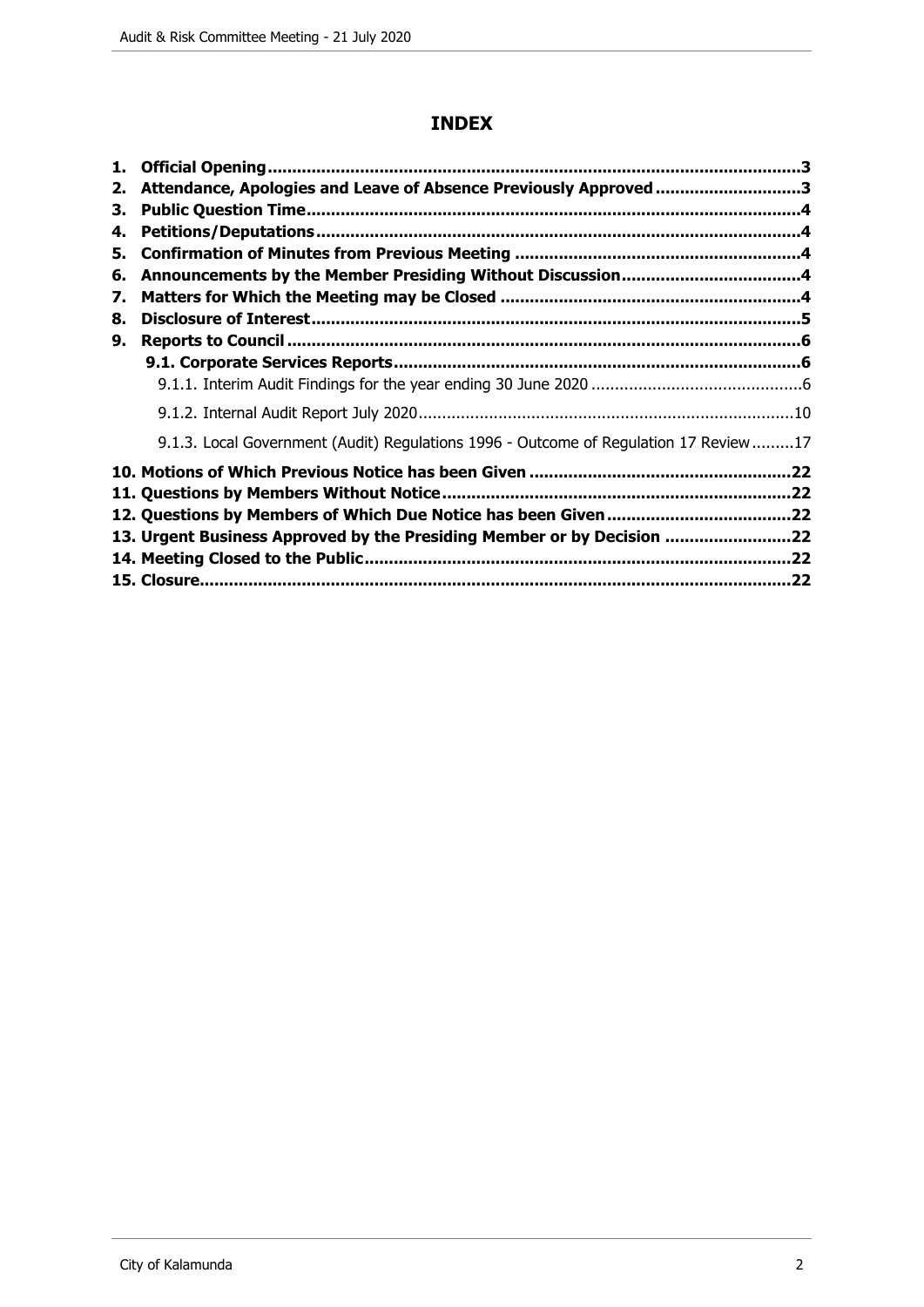#### <span id="page-2-0"></span>**1. Official Opening**

The Presiding Member opened the meeting at 6:32pm and welcomed Councillors, Staff and Members of the Public Gallery. The Presiding Member also acknowledged the Traditional Owners of the land on which we meet the Whadjuk Noongar people.

#### <span id="page-2-1"></span>**2. Attendance, Apologies and Leave of Absence Previously Approved**

**Councillors South East Ward**  Janelle Sewell Geoff Stallard **South West Ward** Mary Cannon Brooke O'Donnell - Presiding Member **North West Ward** Dylan O'Connor **North Ward**

Cameron Blair Kathy Ritchie Margaret Thomas JP (Mayor)

#### **Members of Staff**

**Chief Executive Officer** Rhonda Hardy **Executive Team** Gary Ticehurst - Director Corporate Services Brett Jackson - Director Asset Services Peter Varelis - Director Development Services

## **Management Team**

Waruni De Silva - Acting Manager Financial Services

# **Administration Support**

Darrell Forrest - Governance Advisor Cam Jones - IT Coordinator Donna McPherson - Executive Assistant to the CEO

## **External Attendees**

**Office of the Auditor General**  Patrick Arulsingham – Senior Director Suraj Karki – Assistant Director **Crowe – Internal Auditors**  Andrew Zavitsanos – Partner Nick Goosen – Audit Manager

**Members of the Public** 0

**Members of the Press** Nil.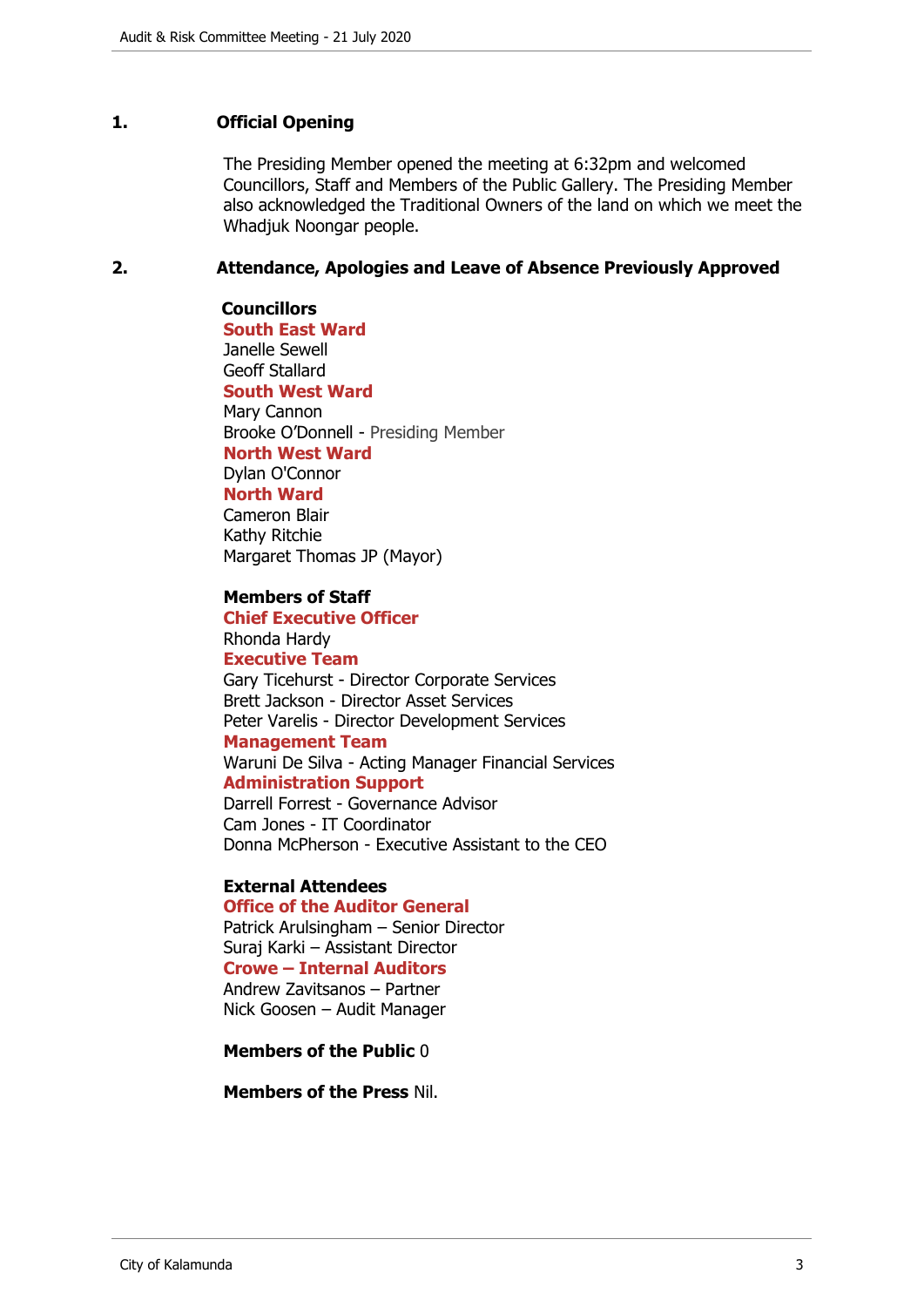## **Apologies**

Cr John Giardina Cr Lesley Boyd Cr Sue Bilich

**Leave of Absence Previously Approved**

Cr Lisa Cooper

## <span id="page-3-0"></span>**3. Public Question Time**

*A period of not less than 15 minutes is provided to allow questions from the gallery on matters relating to the functions of Council. For the purposes of Minuting, these questions and answers will be summarised.*

3.1 Nil.

## <span id="page-3-1"></span>**4. Petitions/Deputations**

4.1 Nil.

## <span id="page-3-2"></span>**5. Confirmation of Minutes from Previous Meeting**

- 5.1 That the Minutes of the Audit & Risk Committee Meeting held on the 17 March 2020, as published and circulated, are confirmed as a true and accurate record of the proceedings.
	- Moved: **Cr Margaret Thomas**
	- Seconded: **Cr Geoff Stallard**
	- Vote: **CARRIED UNANIMOUSLY (8/0)**
- <span id="page-3-3"></span>**6. Announcements by the Member Presiding Without Discussion**
- 6.1 Nil.

## <span id="page-3-4"></span>**7. Matters for Which the Meeting may be Closed**

7.1 Item 9.1.2 - Internal Audit Report July 2020 - CONFIDENTIAL ATTACHMENTS 1. Internal Audit Report – Review of Financial Controls, 2. Internal Audit Report – Review of CEO Credit Card, 3. Internal Audit Recommendation Tracker July 2020. Reason for Confidentiality: *Local Government Act 1995 (WA) Section 5.23 (2) (f) - "a matter that if disclosed, could be reasonably expected to - (i) impair the effectiveness of any lawful method or procedure for preventing, detecting, investigating or dealing with any contravention or possible contravention of the law; (ii) endanger the security of the local government's property; or (iii) prejudice the maintenance or enforcement of a lawful measure for protecting public safety"*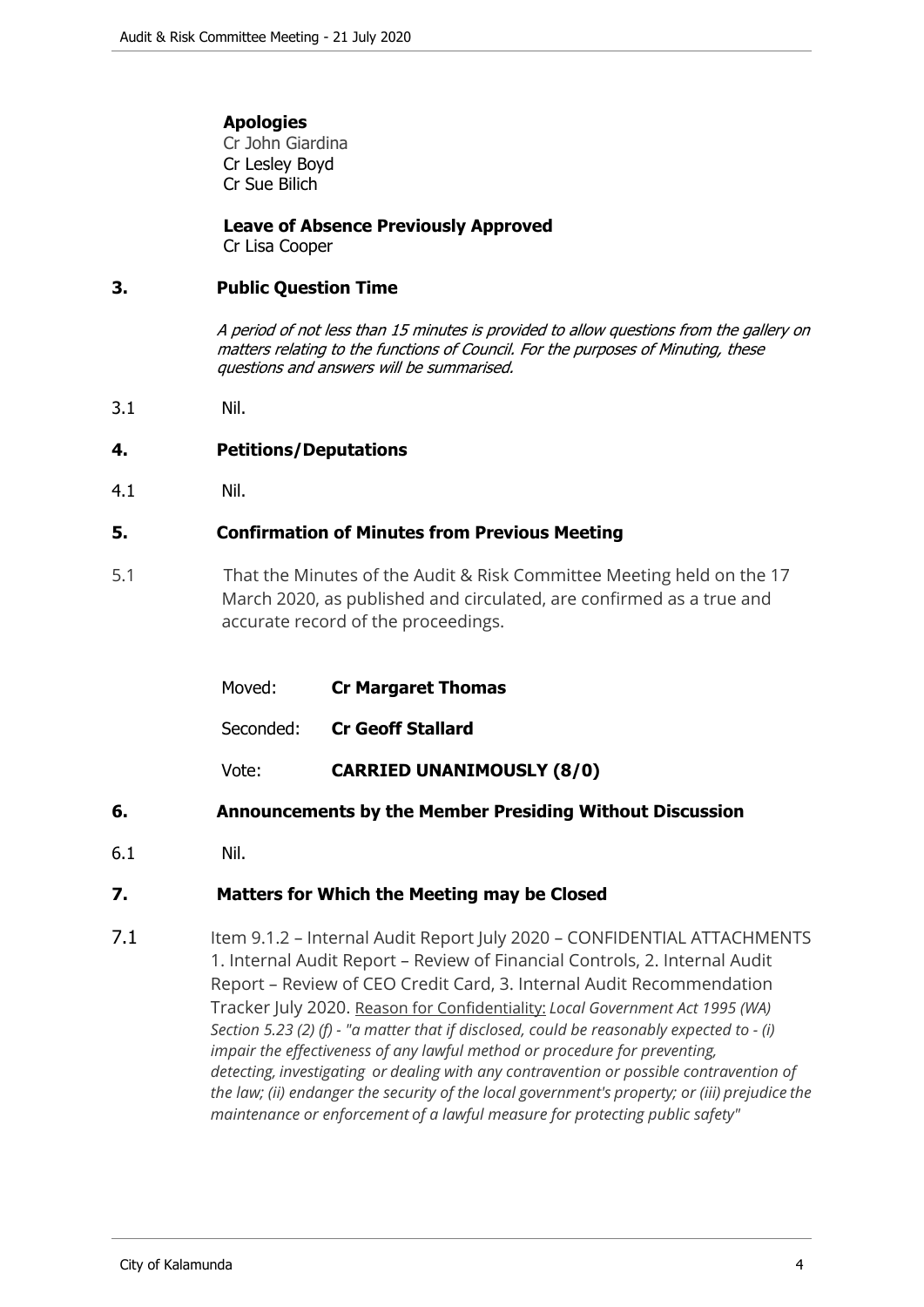7.2 Item 9.1.3 - Local Government (Audit) Regulations 1996 - Outcome of Regulation 17 Review - CONFIDENTIAL ATTACHMENTS 1. Local Government (Audit) Regulations 1996 – Regulation 17 Review. Reason for Confidentiality: *Local Government Act 1995 (WA) Section 5.23 (2) (f) - "a matter that if disclosed, could be reasonably expected to - (i) impair the effectiveness of any lawful method or procedure for preventing, detecting, investigating or dealing with any contravention or possible contravention of the law; (ii) endanger the security of the local government's property; or (iii) prejudice the maintenance or enforcement of a lawful measure for protecting public safety"*

## <span id="page-4-0"></span>**8. Disclosure of Interest**

## **8.1. Disclosure of Financial and Proximity Interests**

- a. Members must disclose the nature of their interest in matter to be discussed at the meeting. (Section 5.56 of the *Local Government Act 1995*.)
- b. Employees must disclose the nature of their interest in reports or advice when giving the report or advice to the meeting. (Section 5.70 of the *Local Government Act 1995*.)
- 8.1.1 Nil.

## **8.2. Disclosure of Interest Affecting Impartiality**

- a. Members and staff must disclose their interest in matters to be discussed at the meeting in respect of which the member or employee had given or will give advice.
- 8.2.1 Nil.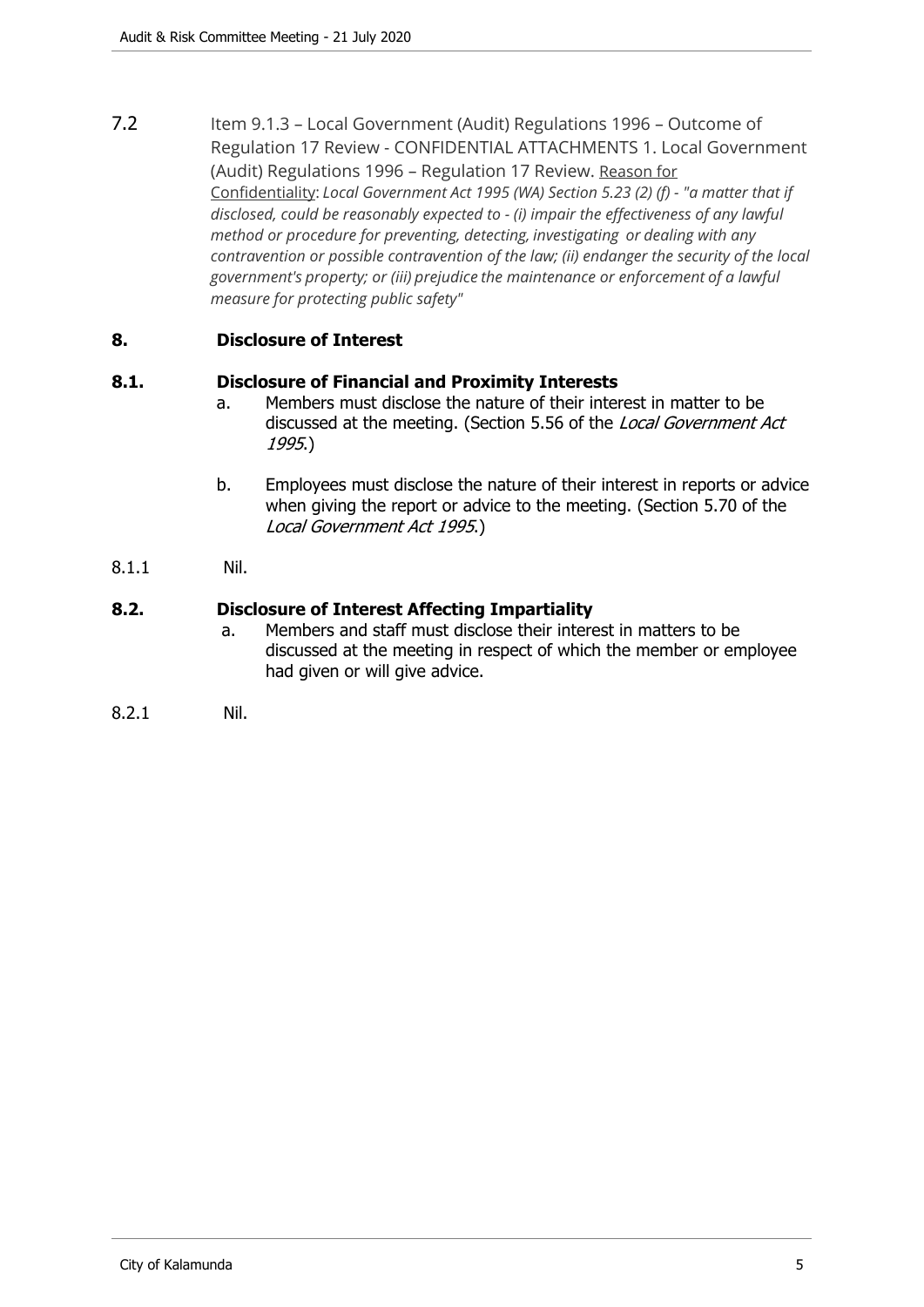## <span id="page-5-0"></span>**9. Reports to Council**

### <span id="page-5-1"></span>**9.1. Corporate Services Reports**

## <span id="page-5-2"></span>**9.1.1. Interim Audit Findings for the year ending 30 June 2020**

Mr Patrick Arulsingham – Senior Director the Office of the Auditor General provided Council with a summary of the findings of the Audit.

Council sought clarification on some matters of the Audit and this was provided.

#### *Declaration of financial / conflict of interests to be recorded prior to dealing with each item.*

| Previous Items | Nil.                                                   |  |  |
|----------------|--------------------------------------------------------|--|--|
| Directorate    | Corporate Services                                     |  |  |
| Business Unit  | <b>Financial Services</b>                              |  |  |
| File Reference |                                                        |  |  |
| Applicant      | N/A                                                    |  |  |
| Owner          | N/A                                                    |  |  |
|                |                                                        |  |  |
| Attachments    | Planning Summary City of Kalamunda 2020 [9.1.1.1<br>1. |  |  |

- 14 pages] 2. City of Kalamunda - Interim Audit Findings for the year ending 30 June 2020 [**9.1.1.2** - 4 pages]

## **TYPE OF REPORT**

| Advocacy    | When Council is advocating on behalf of the community to<br>another level of government/body/agency                                                                                                                                                                                                                                                                                                                                |
|-------------|------------------------------------------------------------------------------------------------------------------------------------------------------------------------------------------------------------------------------------------------------------------------------------------------------------------------------------------------------------------------------------------------------------------------------------|
| Executive   | When Council is undertaking its substantive role of direction<br>setting and oversight (eg accepting tenders, adopting plans<br>and budgets                                                                                                                                                                                                                                                                                        |
| Information | For Council to note                                                                                                                                                                                                                                                                                                                                                                                                                |
| Legislative | Includes adopting Local Laws, Town Planning Schemes and<br>Policies. When Council determines a matter that directly<br>impacts a person's rights and interests where the principles of<br>natural justice apply. Examples include town planning<br>applications, building licences, other permits or licences<br>issued under other Legislation or matters that could be<br>subject to appeal to the State Administrative Tribunal |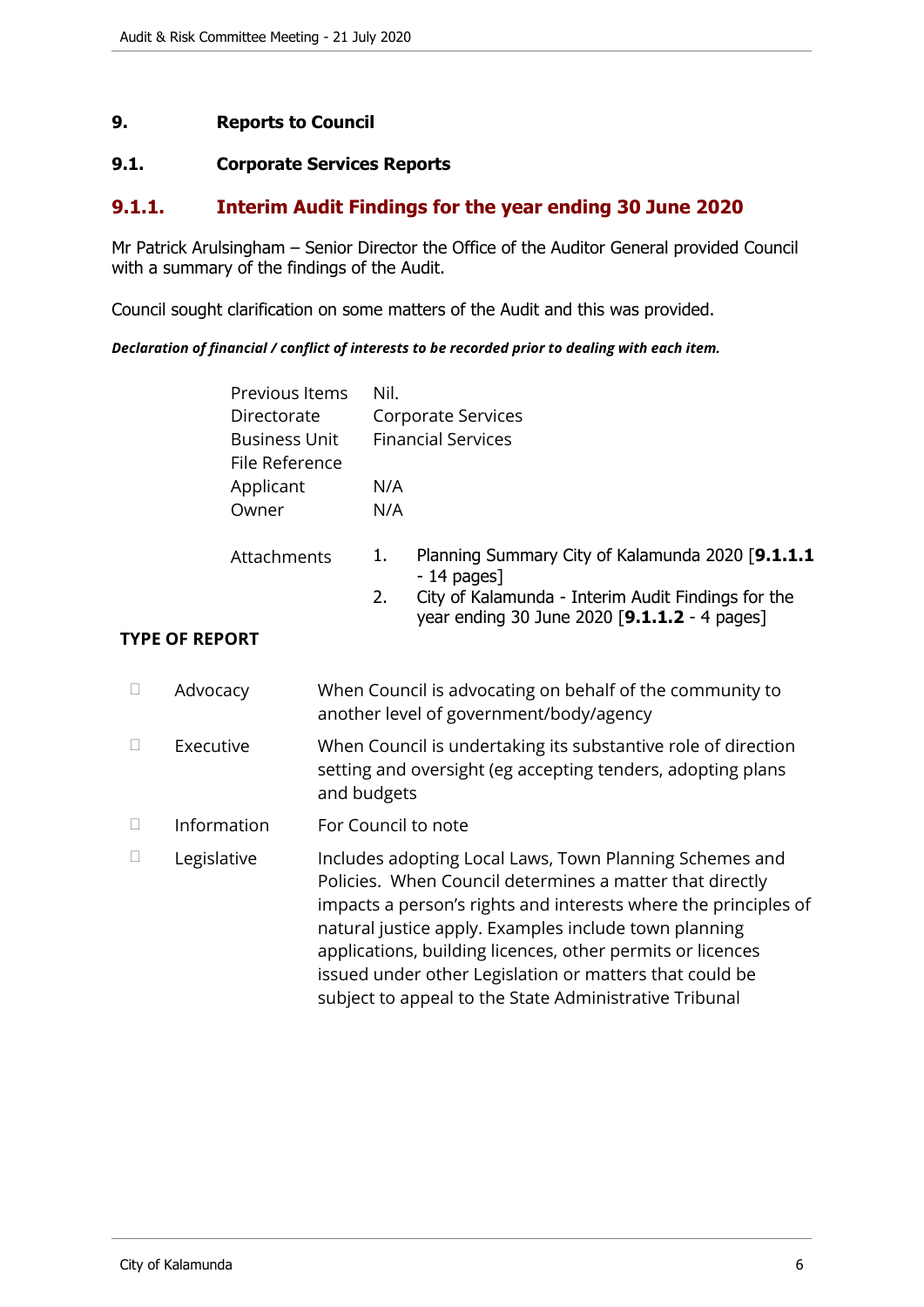## **STRATEGIC PLANNING ALIGNMENT**

*Kalamunda Advancing Strategic Community Plan to 2027*

**Priority 4: Kalamunda Leads**

**Objective 4.1** - To provide leadership through transparent governance. *Strategy 4.1.1* - Provide good governance.

## **EXECUTIVE SUMMARY**

- 1. The purpose of this report is to provide Council with the findings of the Interim Audit by the Auditor (Attachment 2).
- 2. The Interim Audit for the financial year ending 30 June 2020 was undertaken by the Office of the Auditor General, in accordance with the audit planning document (Attachment 1).
- 3. It is recommended that Council accepts the 2019/2020 Interim Audit Report. (Attachment 2).

## **BACKGROUND**

- 4. On 28 October 2017, the Local Government Amendment (Auditing) Act 2017 was proclaimed, giving the Auditor General the mandate to audit Western Australia's 139 local governments and 9 regional councils.
- 5. The Act allowed the Auditor General to conduct performance audits of local government entities from 28 October 2017. From the 2018/2019 financial year, the City's audit was performed by the Office of the Auditor General (OAG).

## **DETAILS AND ANALYSIS**

- 6. The OAG prepared an audit plan (Attachment 1) for their approach to the audit of the annual financial report for the year ending 30 June 2020, and in summary included the following:
	- a) Introduction
	- b) Audit Approach
	- c) Significant Risks and Other Audit Issues
	- d) Audit Emphasis and Significant Account Balances
	- e) Internal Audit
	- f) Management Representation Letter
	- g) Related Entities
	- h) Reporting Protocols
	- i) Proposed Audit Schedule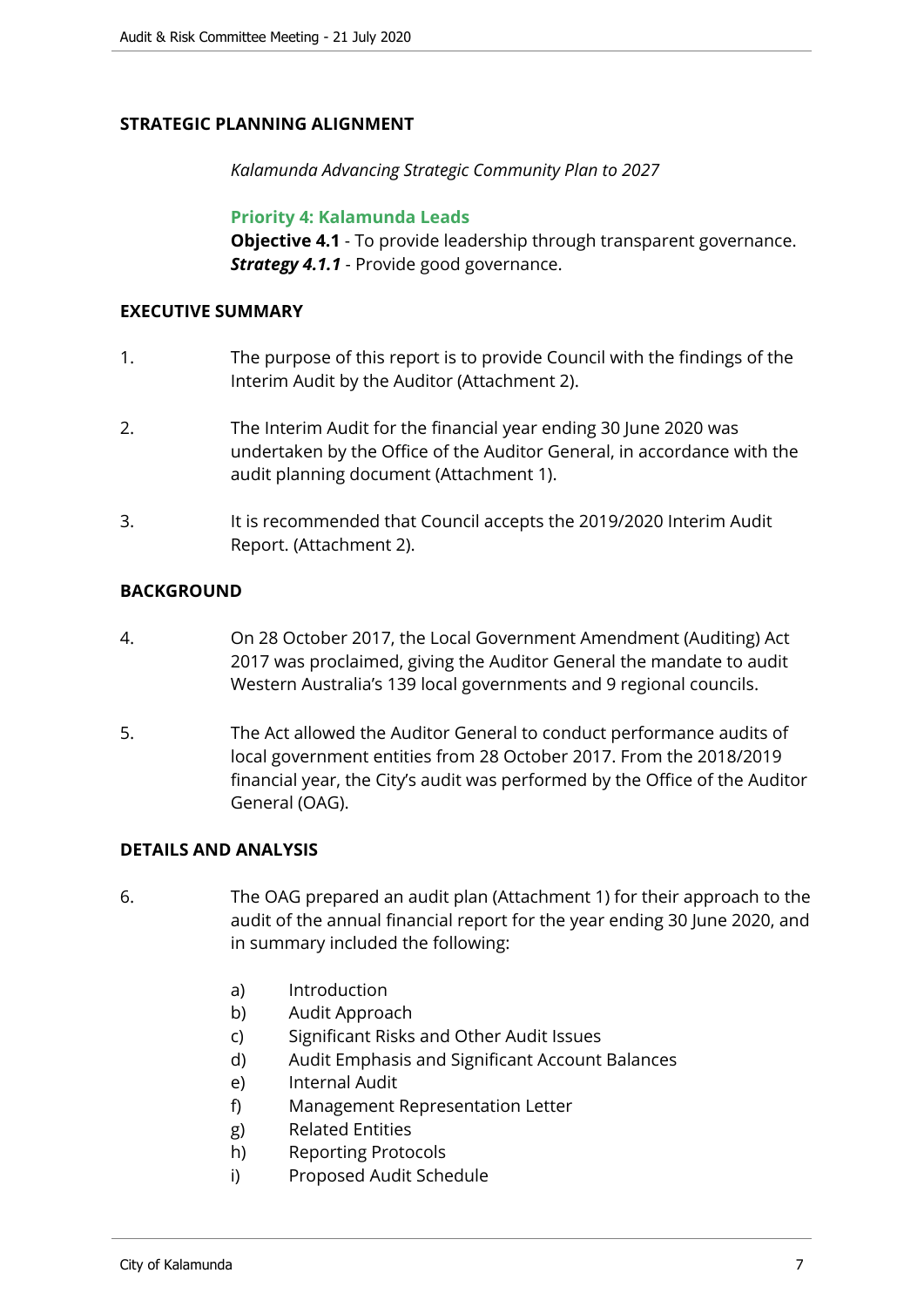- j) Specific Audit Requirements
- k) Audit Team
- l) Other Audit Activities
- m) Audit fees
- 7. In May 2020, City staff met with relevant officers from the OAG, to discuss the audit plan. The interim audit field work was carried out from 18 May 2020 to 29 May 2020, with Attachment 2 being the outcome of the interim audit.
- 8. The OAG identified three findings as part of the interim audit with two rated as moderate risk and one as minor, as detailed in Attachment 2. The City will aim to implement all recommendations from the OAG by the end of November 2020.
- 9. The final component of the fieldwork for the 2019/2020 financial year's audit of the annual financial report will be conducted during October 2020, with the final results brought to an Audit and Risk Committee Meeting once available.

## **APPLICABLE LAW**

- 10. Sections 6.4, 7.9, 7.12A of the *Local Government Act 1995* and *Local Government Amendment (Auditing) Act 2017*.
- 11. Regulation 51 of the *Local Government (Financial Management) Regulations 1996.*

## **APPLICABLE POLICY**

12. There are no policy implications.

## **STAKEHOLDER ENGAGEMENT**

13. The Administration worked closely with the Auditors.

## **FINANCIAL CONSIDERATIONS**

14. The Budget includes provision for the cost of having the accounts and the Annual Financial Report audited by an externally appointed registered auditor.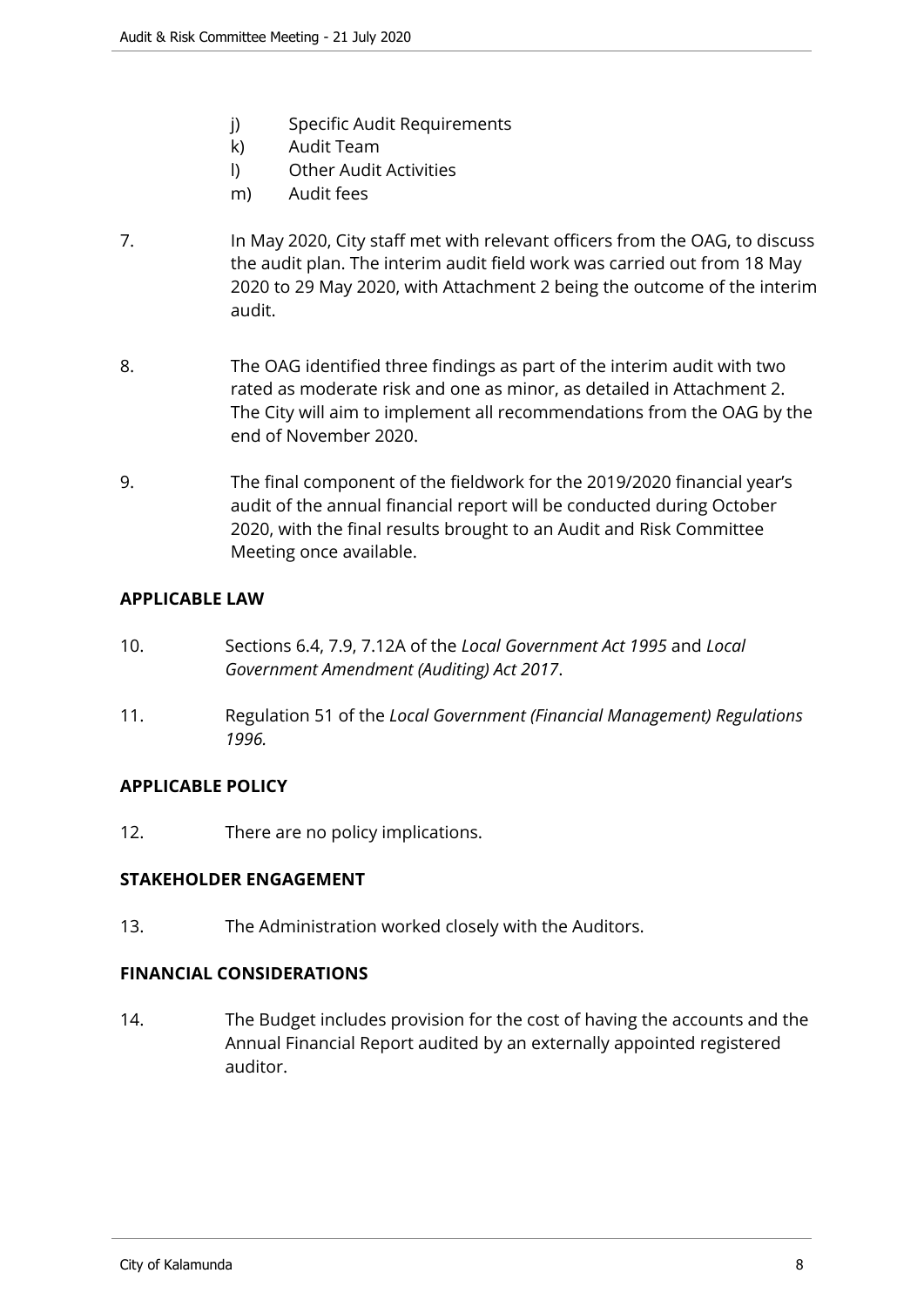## **SUSTAINABILITY**

#### **Social Implications**

15. Nil.

#### **Economic Implications**

16. Nil.

## **Environmental Implications**

17. Nil.

## **RISK MANAGEMENT**

18. **Risk**: Issues identified in the interim audit report are not rectified. **Consequence Likelihood Rating** Significant | Unlikely | Medium **Action/Strategy** Employ qualified suitably skilled staff. Maintain controls and compliance with policy. Ensure an effective internal audit program. Management oversight.

## **CONCLUSION**

19. The interim audit field work was carried out in accordance with the audit plan prepared by OAG during May 2020.

> Three items were identified during audit field work none of which have a significant rating. The City will rectify all issues immediately.

## **Voting Requirements: Absolute Majority COMMITTEE RECOMMENDATION TO COUNCIL**

That Council ACCEPTS the findings of the Interim Audit undertaken in May 2020 for the financial year ending 30 June 2020 (Attachment 2).

Moved: **Cr Margaret Thomas**

Seconded: **Cr Cameron Blair**

#### Vote: **CARRIED UNANIMOUSLY (8/0)**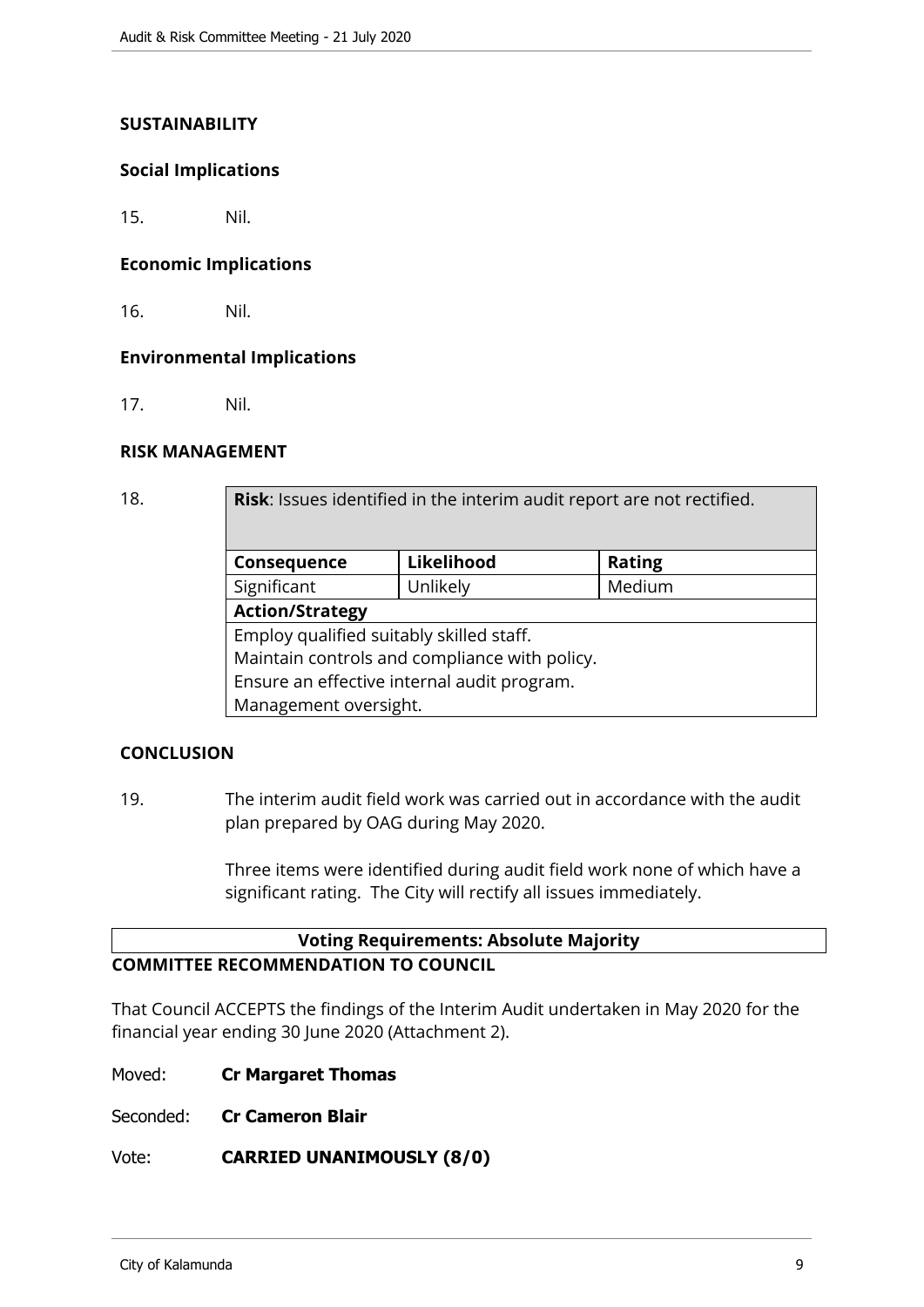# <span id="page-9-0"></span>**9.1.2. Internal Audit Report July 2020**

*Declaration of financial / conflict of interests to be recorded prior to dealing with each item.*

Andrew Zavitsanos – Partner – Crowe provided Council with a summary of the findings of the Internal Audit as presented.

Council sought clarification on some findings and recommendations of the Internal Audit and this was provided.

| Previous<br>Items<br>Directorate<br><b>Business Unit</b><br>File Reference<br>Applicant<br>Owner | Corporate Services<br><b>Corporate Services</b>                                                                                                                                                                                                                                                                                                                                                                                                                                                                                                                                                                                                                           |
|--------------------------------------------------------------------------------------------------|---------------------------------------------------------------------------------------------------------------------------------------------------------------------------------------------------------------------------------------------------------------------------------------------------------------------------------------------------------------------------------------------------------------------------------------------------------------------------------------------------------------------------------------------------------------------------------------------------------------------------------------------------------------------------|
| Attachments                                                                                      | Internal Audit - Mid year Report [9.1.2.1 - 9 pages]<br>1.                                                                                                                                                                                                                                                                                                                                                                                                                                                                                                                                                                                                                |
| Confidential<br><b>Attachments</b>                                                               | 1. General Financial Controls Audit Report<br><b>CEO Credit Card review</b><br>$2_{-}$<br><b>Internal Audit Recommendation Tracker</b><br>3.<br>Reason for Confidentiality: Local Government Act 1995 (WA)<br>Section 5.23 (2) (f) - "a matter that if disclosed, could be<br>reasonably expected to - (i) impair the effectiveness of any<br>lawful method or procedure for preventing, detecting,<br>investigating or dealing with any contravention or possible<br>contravention of the law; (ii) endanger the security of the<br>local government's property; or (iii) prejudice the maintenance<br>or enforcement of a lawful measure for protecting public safety". |

## **TYPE OF REPORT**

| Advocacy    | When Council is advocating on behalf of the community to<br>another level of government/body/agency                                                                                                                                                                                                           |
|-------------|---------------------------------------------------------------------------------------------------------------------------------------------------------------------------------------------------------------------------------------------------------------------------------------------------------------|
| Executive   | When Council is undertaking its substantive role of direction<br>setting and oversight (eg accepting tenders, adopting plans<br>and budgets                                                                                                                                                                   |
| Information | For Council to note                                                                                                                                                                                                                                                                                           |
| Legislative | Includes adopting Local Laws, Town Planning Schemes and<br>Policies. When Council determines a matter that directly<br>impacts a person's rights and interests where the principles of<br>natural justice apply. Examples include town planning<br>applications, building licences, other permits or licences |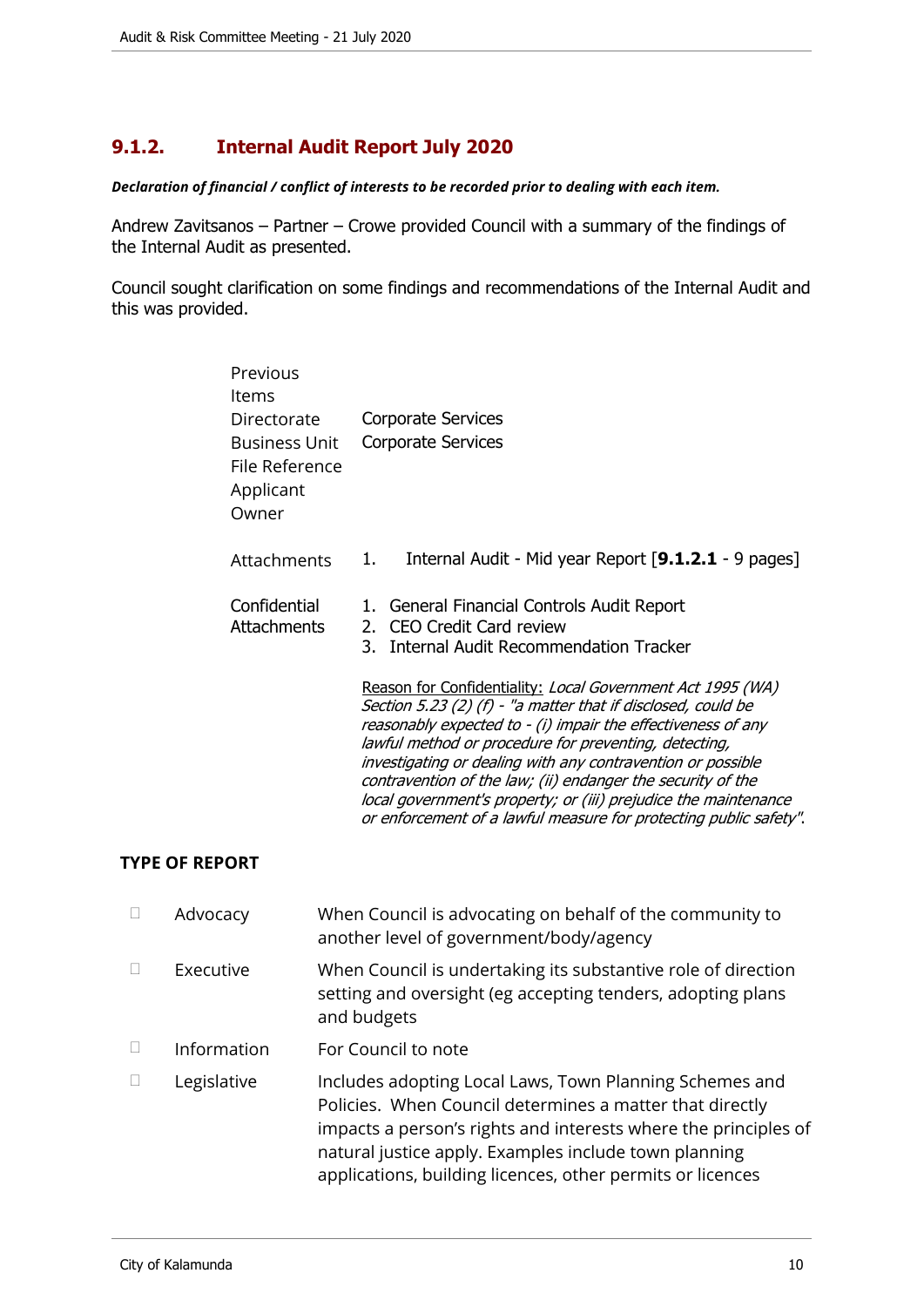issued under other Legislation or matters that could be subject to appeal to the State Administrative Tribunal

## **STRATEGIC PLANNING ALIGNMENT**

*Kalamunda Advancing Strategic Community Plan to 2027*

#### **Priority 4: Kalamunda Leads**

**Objective 4.1** - To provide leadership through transparent governance. *Strategy 4.1.1* - Provide good governance.

#### **EXECUTIVE SUMMARY**

- 1. The purpose of this report is to provide Council with:
	- a) Details of Internal Audit Reviews conducted during the past quarter
	- b) Details of the Internal Audit Recommendation Tracker
	- c) An Amended three-year Strategic Internal Audit Plan
- 2. The Internal Audit was completed in accordance with the provisions of the *Local Government Act 1995,* associated regulations, *Australian Accounting Standards.* The Internal Audit has identified a number of improvement opportunities which the City of Kalamunda (the City) is committed to implementing.
- 3. It is recommended that Council:
	- a) RECEIVE The details of Internal Audit Reviews conducted during the last quarter.
	- b) RECEIVE the details of the Internal Audit Recommendation Tracker.
	- c) AMEND the three-year Strategic Internal Audit Plan.

#### **BACKGROUND**

4. The Internal Audit program is delivered in line with the City's three-year Strategic Internal Audit Plan (the Plan) which contains a mix of compliance, financial, and performance / operational audits.

> Since the commencement of this plan 25 engagements from the internal audit plan were completed through the City's appointed internal auditor Crowe Pty Ltd (formerly Crowe Howarth) Other work undertaken by Crowe Pty Ltd ('Crowe') included:

- a) the setting of the strategic internal audit plan;
- b) attendance and presentation of internal audit reports to the Audit & Risk Committee; and
- c) client liaison and engagement.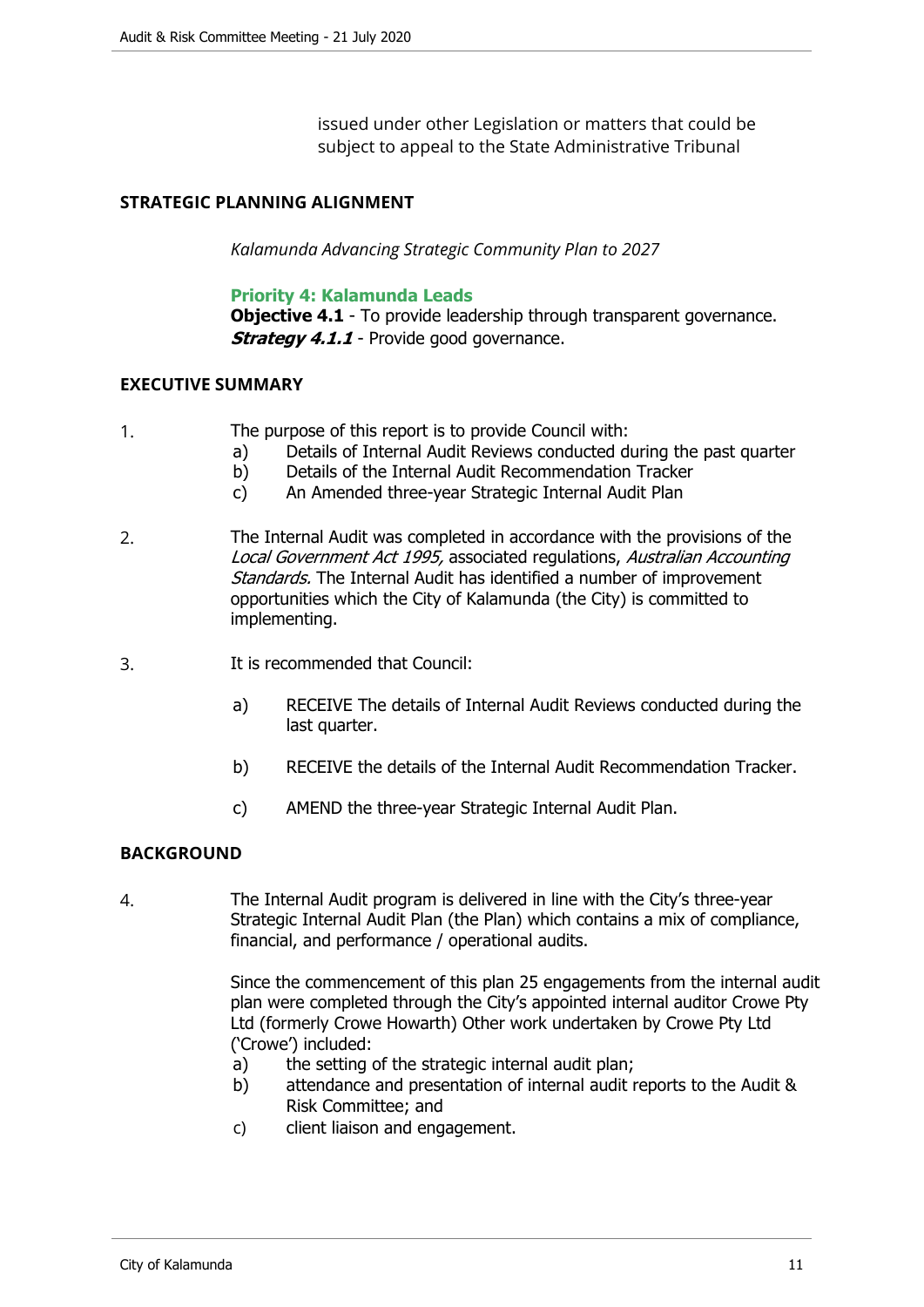5. Internal Audit is a core element of the City's risk management and governance framework. The relationship between Internal Audit and the City can be summarised using the "Three Lines of Defence model illustrated below

| <b>Executive Management</b>                   |                                                                                                                     |                               |                |            |  |
|-----------------------------------------------|---------------------------------------------------------------------------------------------------------------------|-------------------------------|----------------|------------|--|
| $1st$ Line of<br><b>Defence</b>               | 2 <sup>nd</sup> Line of<br><b>Defence</b>                                                                           | 3rd Line of<br><b>Defence</b> |                |            |  |
| nternal Control<br>Vlanagement<br>Operational | <b>Financial Control</b><br><b>Security</b><br><b>Risk Management</b><br>Quality<br><b>Inspection</b><br>Compliance | nternal<br><b>Audit</b>       | xterna<br>gait | Regulators |  |

6. Broadly, Internal Audit reviews are focused on:

- a) Compliance Audits: Focused primarily on the entity's (or their suppliers') compliance with legislation, regulations, directions, policies, plans, and procedures.
- b) Financial Audits: Focused primarily on practices and activities relating to the accounting and reporting of financial transactions including budget commitments, approvals, and the receipt and disbursement of funds, as well as the reliability and integrity of financial information and the safeguarding of the assets.
- c) Performance (Operational) Audits: Focused primarily on an audit of all or a part of an entity's activities to assess the economy, efficiency and effectiveness and focuses on:
	- i. the adequacy of an internal control structure or specific internal controls to ensure due regard for economy and effectiveness;
	- ii. the extent to which resources have been managed economically and efficiently; and
	- iii. the extent to which activities have been effective in achieving organisational objectives.
- 7. As part of the budget deliberations for budget 2020/2021, the parameters were set to reduce discretional expenditure to enable the City to support our community through the COVID-19 pandemic. Internal Audit funding was impacted and the three-year Strategic Internal Audit Plan is to be amended accordingly. As and when the City is in full recovery mode, additional expenditure may be allocated to reinstate parts of the Plan as appropriate.

The Mid-Year Review (attachment 4) details the audits undertaken during the 2020 calandar year to date. Additionally, details the amendment to the Three-year Strategice Internal Audit Plan.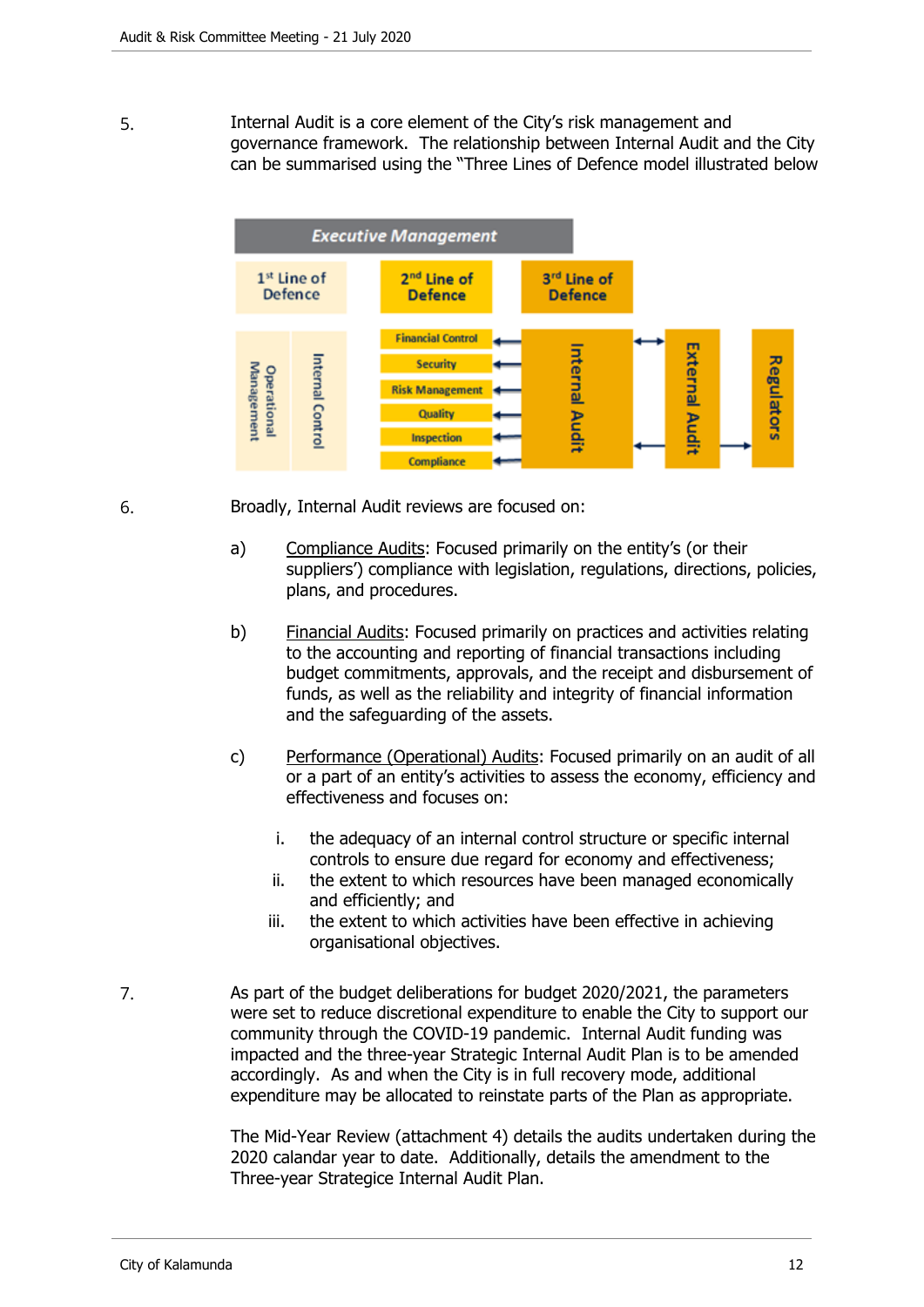The following internal audit is to continue for the 2020/2021 financial year:

- a) General Financial Controls 120 hours
- b) Occupational Health and Safety Part 2 60 hours
- c) Health Business Unit Review 60 hours
- d) 10 hours allocated for the attendance to the Audit and Risk Committee Meetings

#### **DETAILS AND ANALYSIS**

- 8. The Internal Audit Reviews undertaken during the past quarter have been focused on:
	- a) General Financial Controls
	- b) CEO Credit Card Review
- 9. The completed Internal Audit Review during the past quarter did not identify any material control deficiencies.

## 10. **General Financial Controls**

In line with the City's Internal Audit Program, Crowe undertook an internal audit of the financial controls in accordance with Section 5 (2) (c) of the *Local Government (Financial Management) Regulations 1996* (**Regulations**).

The objective of the internal audit was to assess the appropriateness and effectiveness of the financial management systems and procedures in place at the City.

The scope of the internal audit included the following areas:

- a) Petty Cash;
- b) Receipts and Receivables (front counter);
- c) Receipting Administration (libraries, recreation centres, health, and community care);
- d) Fringe Benefits Tax (desktop review);
- e) GST/BAS (desktop review);
- f) Bonds (desktop review);
- g) Annual Budget and Budget Review;
- h) Financial Reporting;
- i) Journals;
- j) Registers;
- k) Delegations; and
- l) Insurance.
- 11. The results of the General Financial Controls Audit are detailed in Confidential Attachment 1.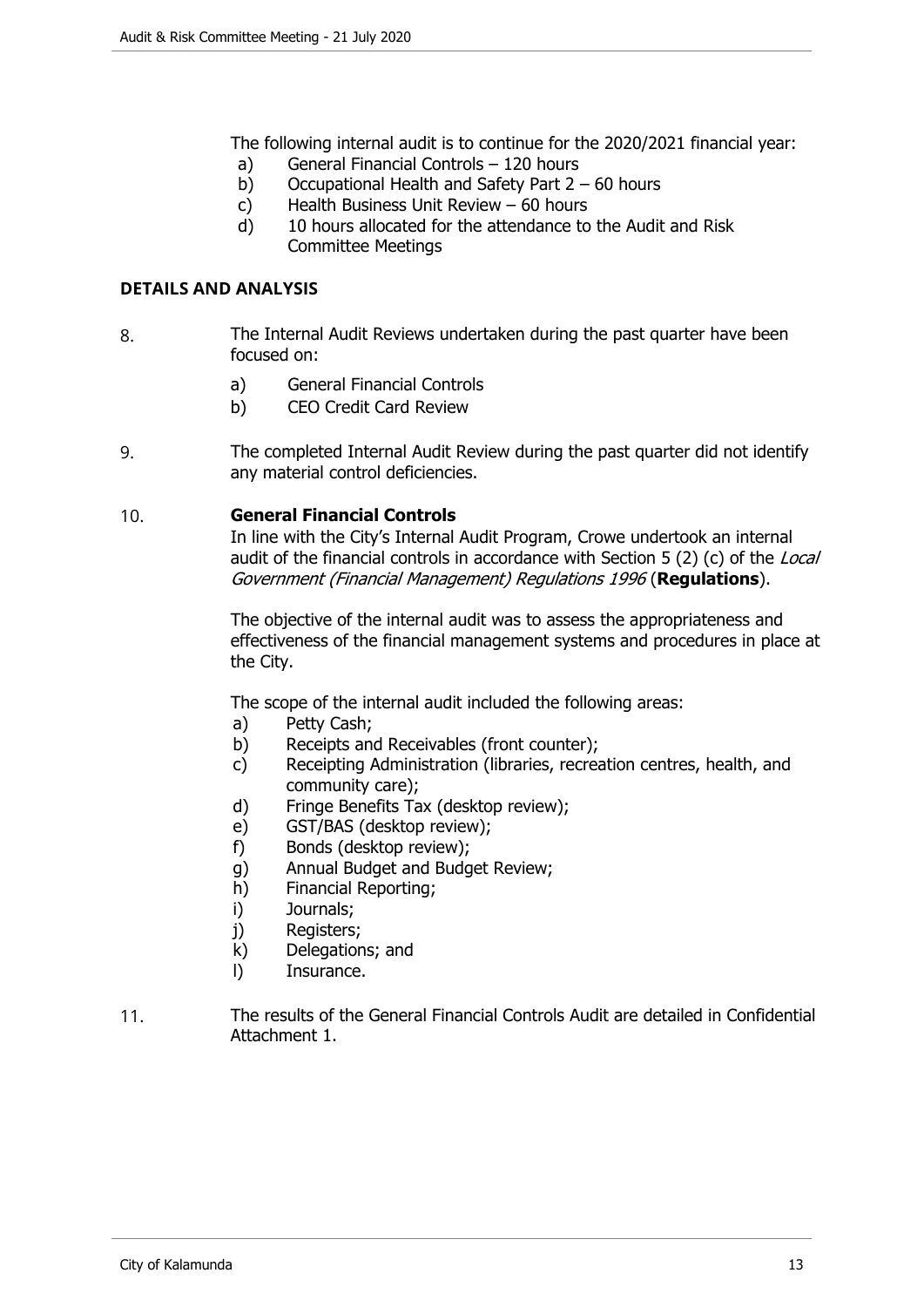#### 12. **CEO Credit Card Review**

The objective of the internal audit was to examine a random sample of 20 credit card transactions for the period 1 March 2019 to 29 February 2020 and determine if the transactions complied with the City's corporate credit card policy as well as the appropriateness of the acquittal process.

- 13. The results of the General Financial Controls Audit & CEO Credit Card review are detailed in Confidential Attachment 2.
- 14. The City monitors the status of audit recommendations arising from each Internal Audit Review (Confidential Attachment 3). Recommendations are monitored to ensure that they are managed and implemented in a timely fashion. The majority of recommendations are either complete or in progress.

## **APPLICABLE LAW**

15. *Local Government Act 1995 Local Government (Financial Management) Regulations 1996 Local Government (Functions and General) Regulations 1996*

## **APPLICABLE POLICY**

16. Nil.

#### **STAKEHOLDER ENGAGEMENT**

17. Internal Audit findings were discussed with relevant business unit managers and have been reviewed by the City's Executive Management Team.

#### **FINANCIAL CONSIDERATIONS**

18. The cost of the Internal Audit program is provisioned within the City's annual budget. Further, monitoring and review of internal controls within the Internal Audit program will reduce the risk and likely exposure of potential loss to the City.

#### **SUSTAINABILITY**

#### **Social Implications**

19. Nil.

#### **Economic Implications**

20. Nil.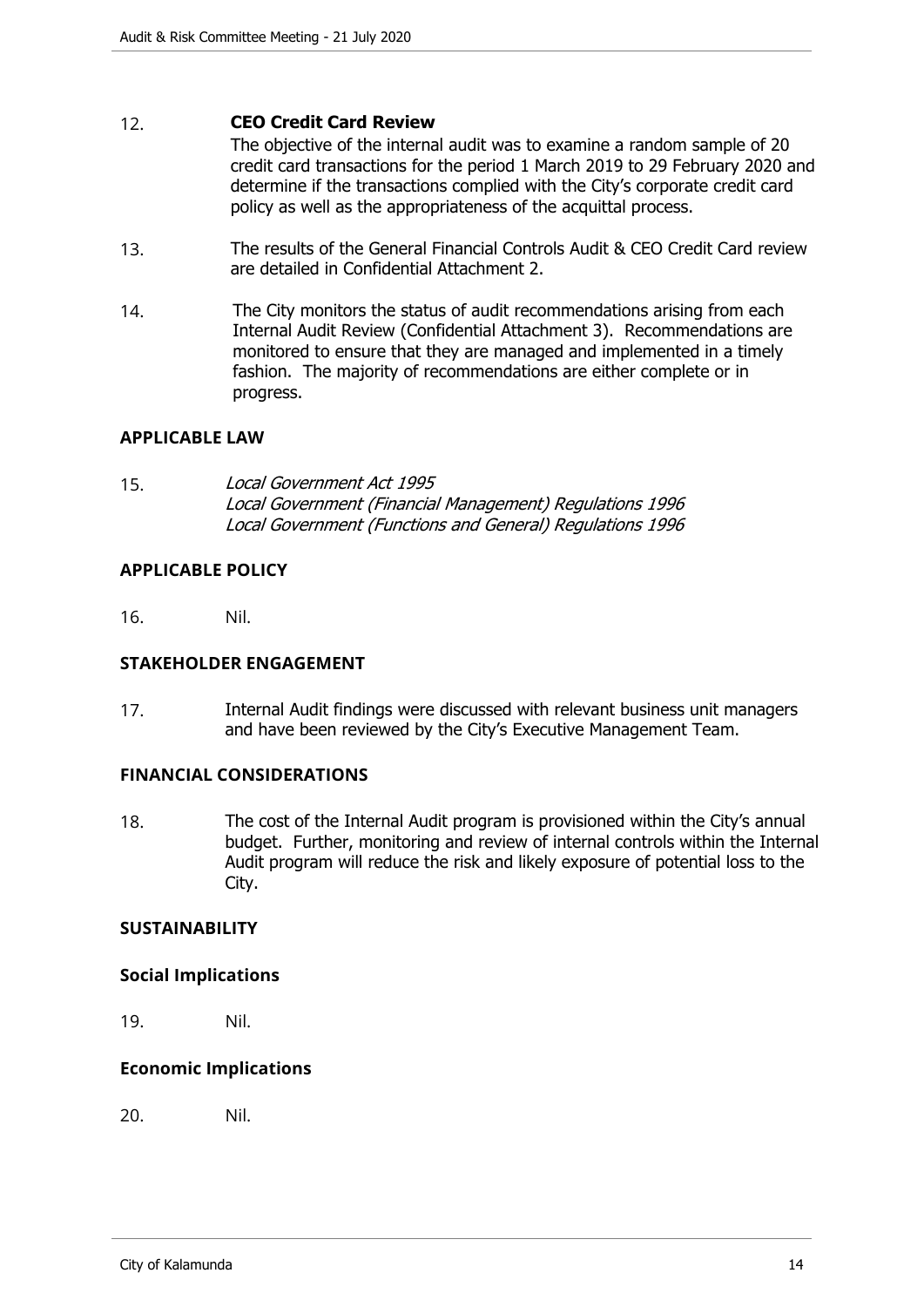## **Environmental Implications**

21. Nil.

## **RISK MANAGEMENT**

22. **Risk**: Internal Audit fails to identify material non-compliance or control deficiencies.

| Consequence                                                  | Likelihood | <b>Rating</b> |  |  |
|--------------------------------------------------------------|------------|---------------|--|--|
| Unlikely<br>Moderate<br>Low                                  |            |               |  |  |
| <b>Action/Strategy</b>                                       |            |               |  |  |
| Internal Audit Plan developed and reviewed annually.         |            |               |  |  |
| Internal Audit working papers reviewed by External Auditors. |            |               |  |  |
| Key controls are evaluated for the identified processes.     |            |               |  |  |

23. **Risk**: Audit recommendations are not implemented in a timely fashion. **Consequence Likelihood Rating** Moderate | Unlikely | Low **Action/Strategy** Internal Audit Plan developed and reviewed annually. Monitoring and review of the implementation of audit recommendations.

#### **CONCLUSION**

24. The City monitors the status of Internal Audit recommendations arising from each Internal Audit Review (Confidential Attachment 3). Recommendations are monitored and the majority of recommendations are either complete or in progress.

#### **Voting Requirements: Simple Majority**

#### **COMMITTEE RECOMMENDATION TO COUNCIL**

That Council:

- 1. RECEIVE the details of the Internal Audit Review conducted during the past quarter.
- 2. NOTE the status of the Internal Audit Tracker.
- 3. AMEND the three year Strategic Internal Audit Plan.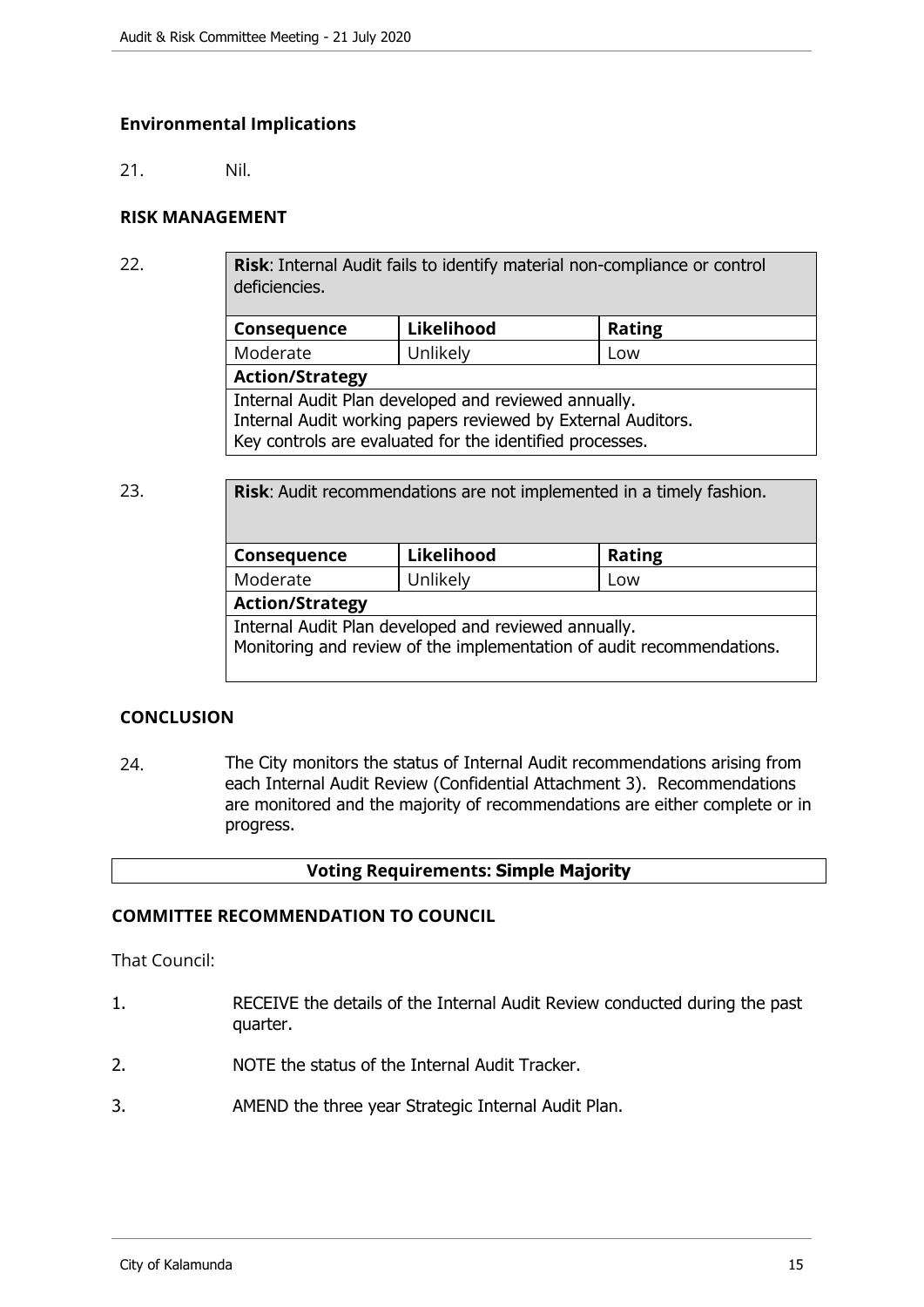Moved: **Cr Dylan O'Connor**

Seconded: **Cr Janelle Sewell**

Vote: **CARRIED UNANIMOUSLY (8/0)**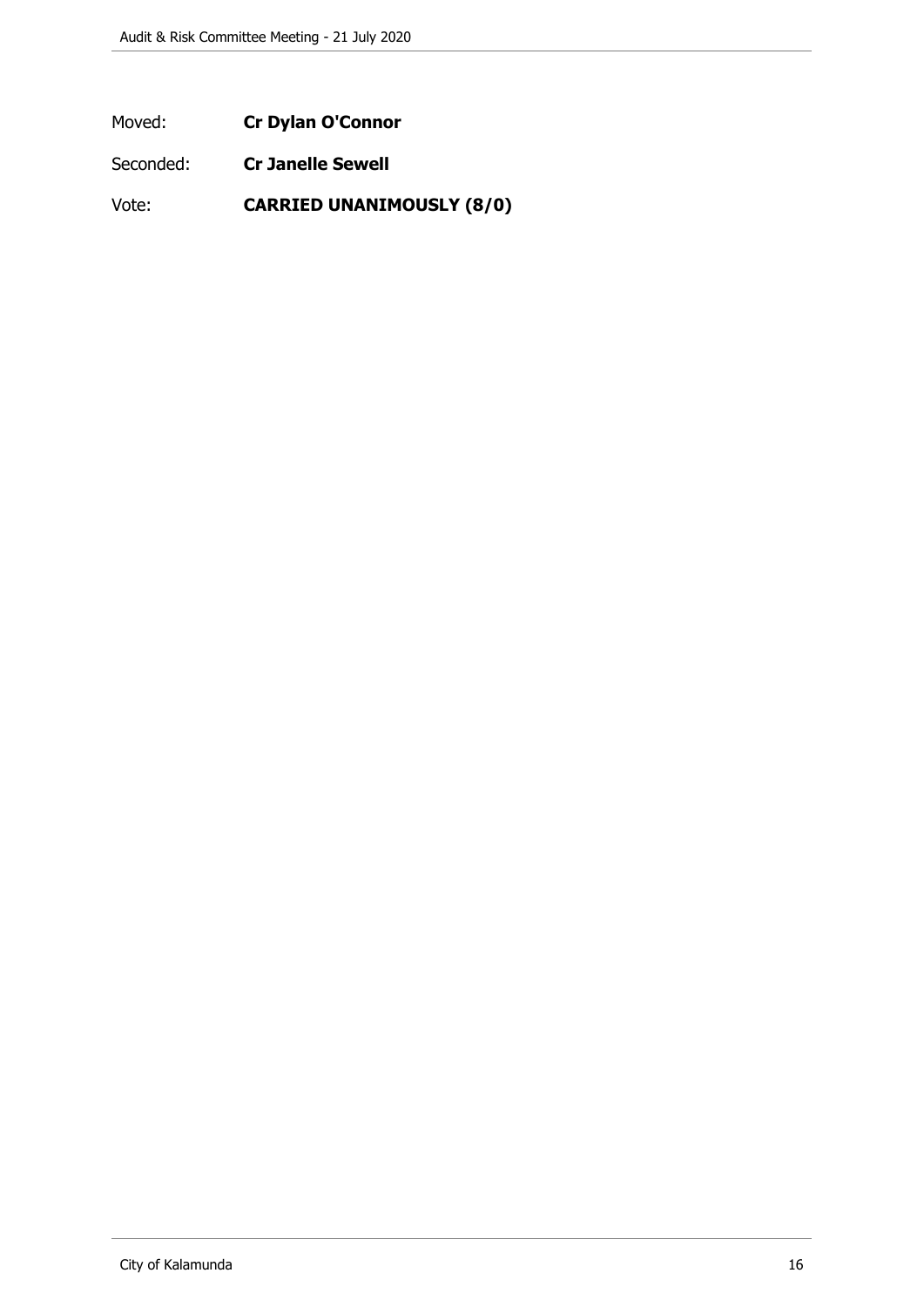# <span id="page-16-0"></span>**9.1.3. Local Government (Audit) Regulations 1996 - Outcome of Regulation 17 Review**

*Declaration of financial / conflict of interests to be recorded prior to dealing with each item.*

|        | Previous<br>Items<br>Directorate<br><b>Business Unit</b><br>File Reference<br>Applicant<br>Owner | <b>Corporate Services</b><br><b>Financial Services</b><br>N/A<br>N/A                                                                                                                                                                                                                                                                                                                                                                                                                                                     |  |
|--------|--------------------------------------------------------------------------------------------------|--------------------------------------------------------------------------------------------------------------------------------------------------------------------------------------------------------------------------------------------------------------------------------------------------------------------------------------------------------------------------------------------------------------------------------------------------------------------------------------------------------------------------|--|
|        | Attachments                                                                                      | Nil                                                                                                                                                                                                                                                                                                                                                                                                                                                                                                                      |  |
|        | Confidential<br>Attachments                                                                      | Local Government (Audit) Regulations 1996 -<br>1.<br>Regulation 17 Review.                                                                                                                                                                                                                                                                                                                                                                                                                                               |  |
|        | <b>TYPE OF REPORT</b>                                                                            | Reason for Confidentiality: Local Government Act 1995 (WA)<br>Section 5.23 (2) (f) - "a matter that if disclosed, could be reasonably<br>expected to - (i) impair the effectiveness of any lawful method or<br>procedure for preventing, detecting, investigating or dealing with<br>any contravention or possible contravention of the law; (ii)<br>endanger the security of the local government's property; or<br>(iii) prejudice the maintenance or enforcement of a lawful measure<br>for protecting public safety" |  |
| $\Box$ | Advocacy                                                                                         | When Council is advocating on behalf of the community to<br>another level of government/body/agency                                                                                                                                                                                                                                                                                                                                                                                                                      |  |
| $\Box$ | Executive                                                                                        | When Council is undertaking its substantive role of direction<br>setting and oversight (eg accepting tenders, adopting plans<br>and budgets                                                                                                                                                                                                                                                                                                                                                                              |  |
| Ш      | Information                                                                                      | For Council to note                                                                                                                                                                                                                                                                                                                                                                                                                                                                                                      |  |
|        | Legislative                                                                                      | Includes adopting Local Laws, Town Planning Schemes and<br>Policies. When Council determines a matter that directly<br>impacts a person's rights and interests where the principles of<br>natural justice apply. Examples include town planning<br>applications, building licences, other permits or licences<br>issued under other Legislation or matters that could be<br>subject to appeal to the State Administrative Tribunal                                                                                       |  |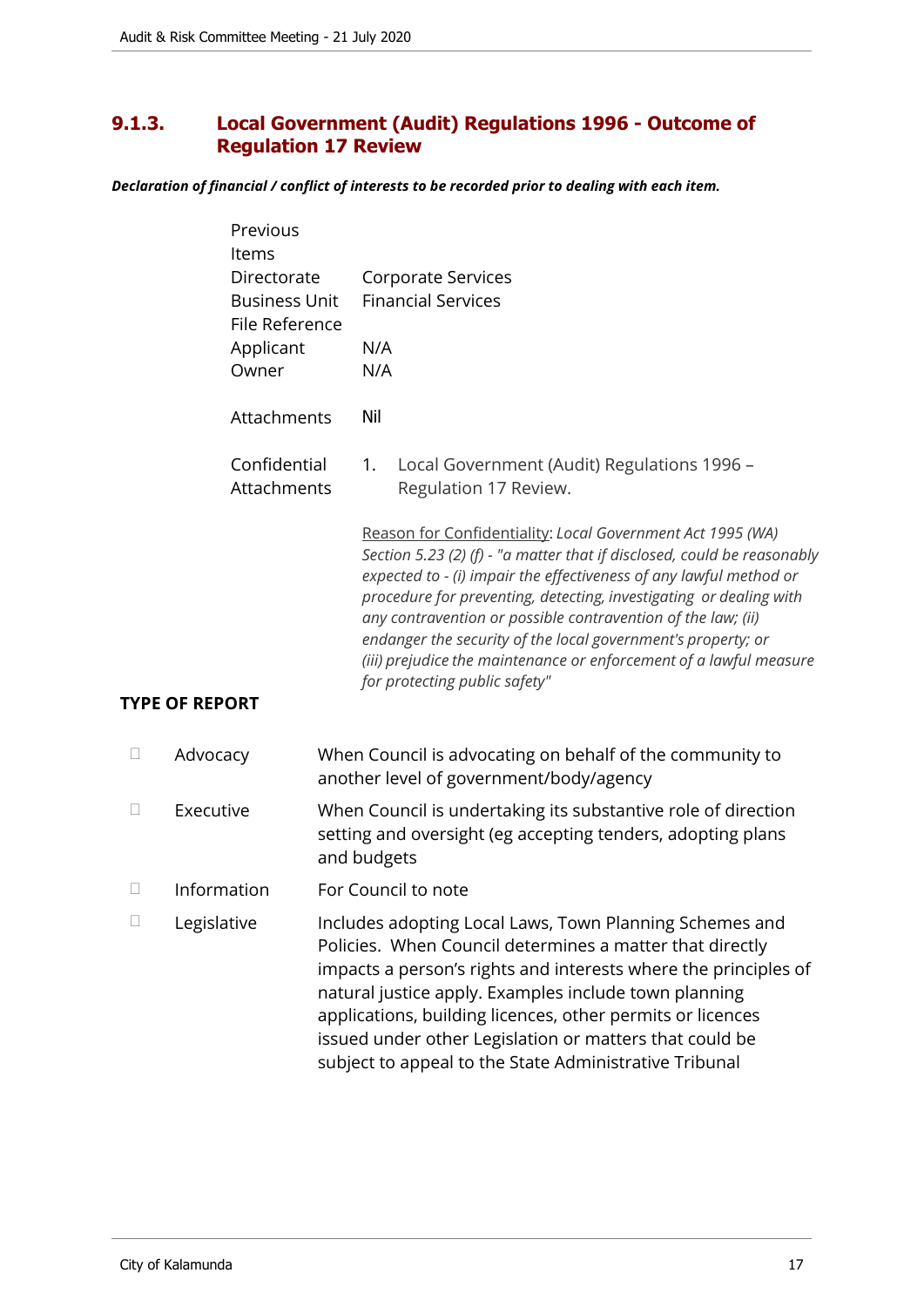## **STRATEGIC PLANNING ALIGNMENT**

*Kalamunda Advancing Strategic Community Plan to 2027*

**Priority 4: Kalamunda Leads Objective 4.1** - To provide leadership through transparent governance. **Strategy 4.1.1** - Provide good governance.

#### **EXECUTIVE SUMMARY**

- 1. The purpose of this report is to provide Council with the findings and recommendations arising out of the review undertaken pursuant to Regulation 17 of *the Local Government (Audit) Regulations 1996* (Regulations).
- 2. The Regulations require the Chief Executive Officer (CEO) to review the appropriateness and effectiveness of the local government's systems and procedures in relation to risk management, internal control, and legislative compliance.
- 3. It is recommended that Council receive the findings of Regulation 17 Review.

#### **BACKGROUND**

- 4. The r 16 of the Regulations requires the Audit and Risk Committee to review a report given by the CEO with regards to r 17.
- 5. Regulation 17 of the *Local Government (Audit) Regulations 1996* states the following:

*1) The CEO is to review the appropriateness and effectiveness of a local government's systems and procedures in relation to –*

- *(a) risk management; and*
- *(b) internal control; and*
- *(c) legislative compliance.*

*2) The review may relate to any or all of the matters referred to in subregulation (1)(a), (b) and (c), but each of those matters is to be the subject of a review not less than once in every 3 financial years.*

*3) The CEO is to report to the audit committee the results of that review*

6. This review adds to and compliments the Internal Audit program which also conducts regular reviews of the appropriateness and effectiveness of systems and procedures.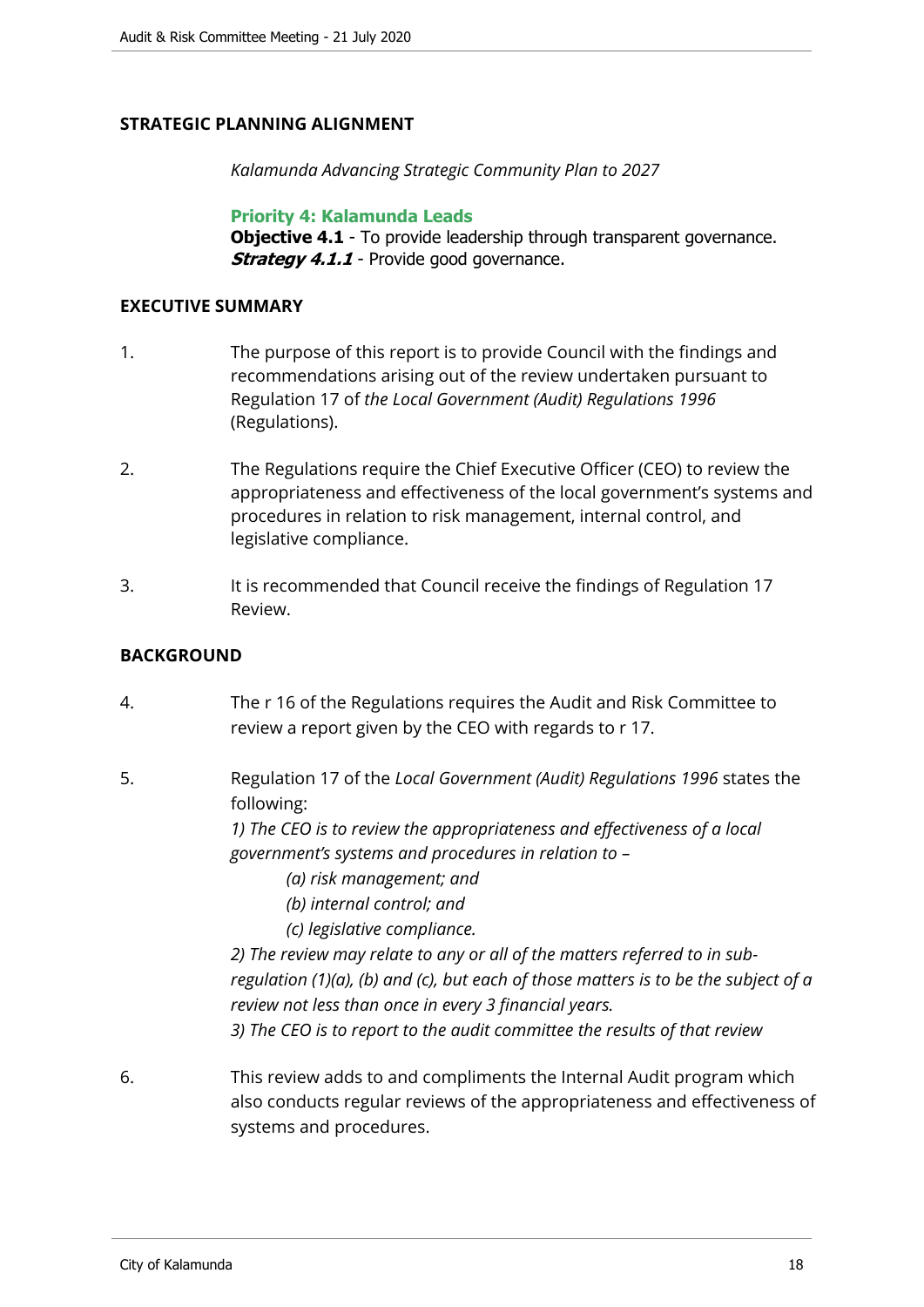- 7. The details of the reviews are reported to the Council through the Audit and Risk Committee recommendations.
- 8. The pervious Regulation 17 review was undertaken in 2016/17.

## **DETAILS AND ANALYSIS**

- 9. A review pursuant to r 17 is required every 3 financial years and is due as part of the 2019/2020 financial year.
- 10. To facilitate the overall review, the City of Kalamunda (City) has an extensive three-year Strategic Internal Audit Plan (SIAP), as approved by Council, to schedule ongoing assessments of risk management, internal controls, and legislative compliance to meet the requirements by Regulation 17. As part of the SIAP, 24 internal audits have been completed in the last three financial years. Upon completion, internal audit reports are presented to the Audit and Risk Committee. Additionally, recommendations from Crowe (Internal Auditor) and relevant management comments are contained in a tracker document and presented to the Audit and Risk Committee a regular basis. This provides the Council with surety that all recommendations are followed up and actioned appropriately
- 11. The risk management, internal control, and legislative compliance systems of the City were reviewed, tested and a report of the findings and recommendations has been prepared for the Audit and Risk Committee on the appropriateness and effectiveness of the internal control environment (Attachment 1).

## **APPLICABLE LAW**

12. *Local Government Act 1995 Local Government (Audit) Regulations 1996*

## **APPLICABLE POLICY**

13. Nil.

## **STAKEHOLDER ENGAGEMENT**

- 14. The review were discussed with relevant business unit managers and have been reviewed by the City's Executive Management Team.
- 15. No community consultation is required for this review.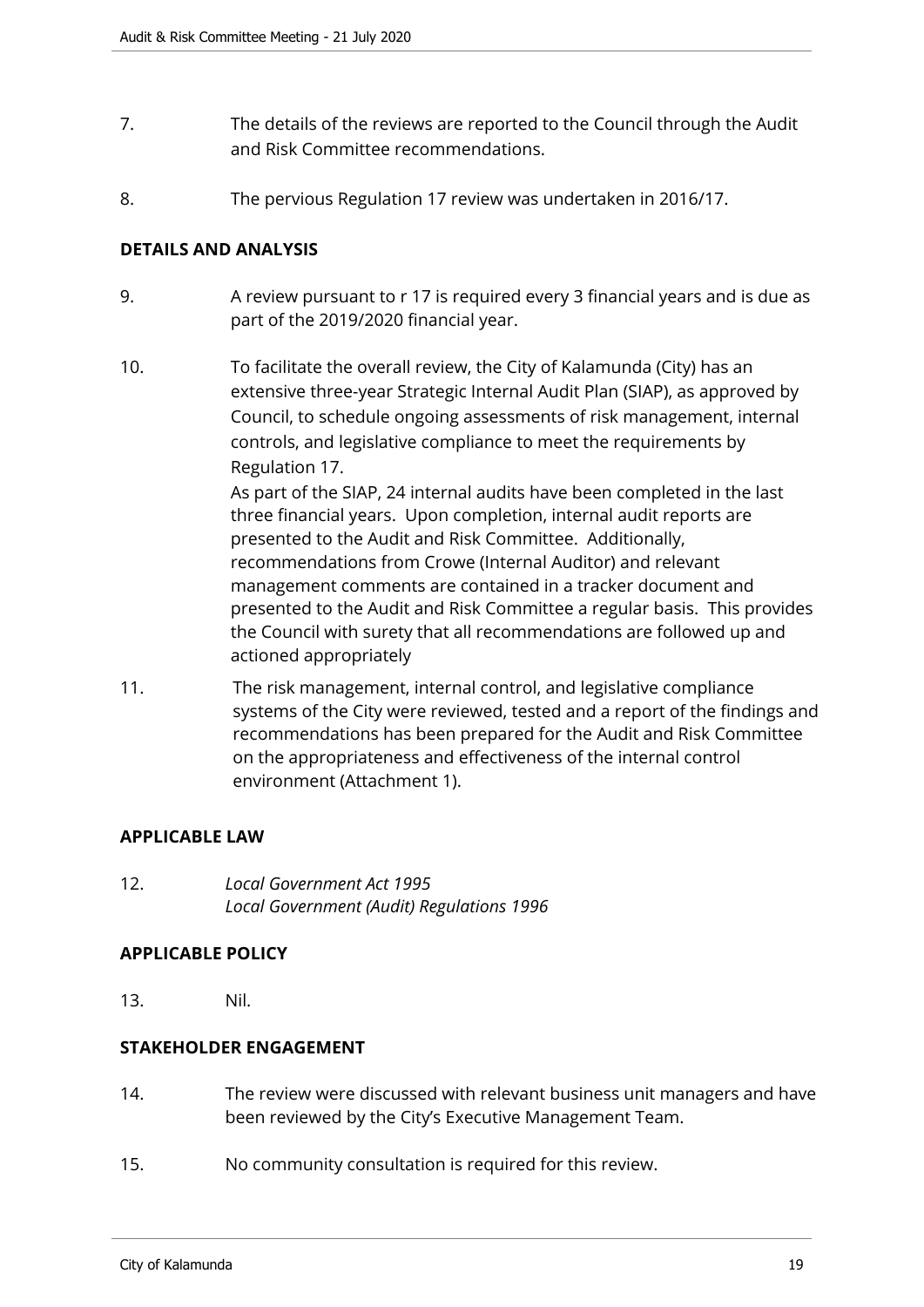## **FINANCIAL CONSIDERATIONS**

16. The cost of this review and the Internal Audit program is provisioned within the City's annual budget.

## **SUSTAINABILITY**

#### **Social Implications**

17. Nil.

## **Economic Implications**

18. Nil.

#### **Environmental Implications**

19. Nil.

## **RISK MANAGEMENT**

| 20. | <b>Risk:</b> Failure to undertake the review as required by the legislation.                                                                                                                                    |            |               |  |  |
|-----|-----------------------------------------------------------------------------------------------------------------------------------------------------------------------------------------------------------------|------------|---------------|--|--|
|     | Consequence                                                                                                                                                                                                     | Likelihood | <b>Rating</b> |  |  |
|     | Unlikely                                                                                                                                                                                                        | Moderate   | Low           |  |  |
|     | <b>Action/Strategy</b>                                                                                                                                                                                          |            |               |  |  |
|     | Ensure that the Internal Audit Plan provides for ongoing assessments of<br>(a) risk management; and<br>(b) internal control; and<br>(c) legislative compliance,<br>to facilitate completion of the r 17 review. |            |               |  |  |

## **CONCLUSION**

21. The *Local Government (Audit) Regulations 1996* regulation 17 review was completed in accordance with the provisions of the *Local Government Act 1995,* associated regulations*,* and the applicable policies and procedures*.*

Recommendations from the review are currently being implanted.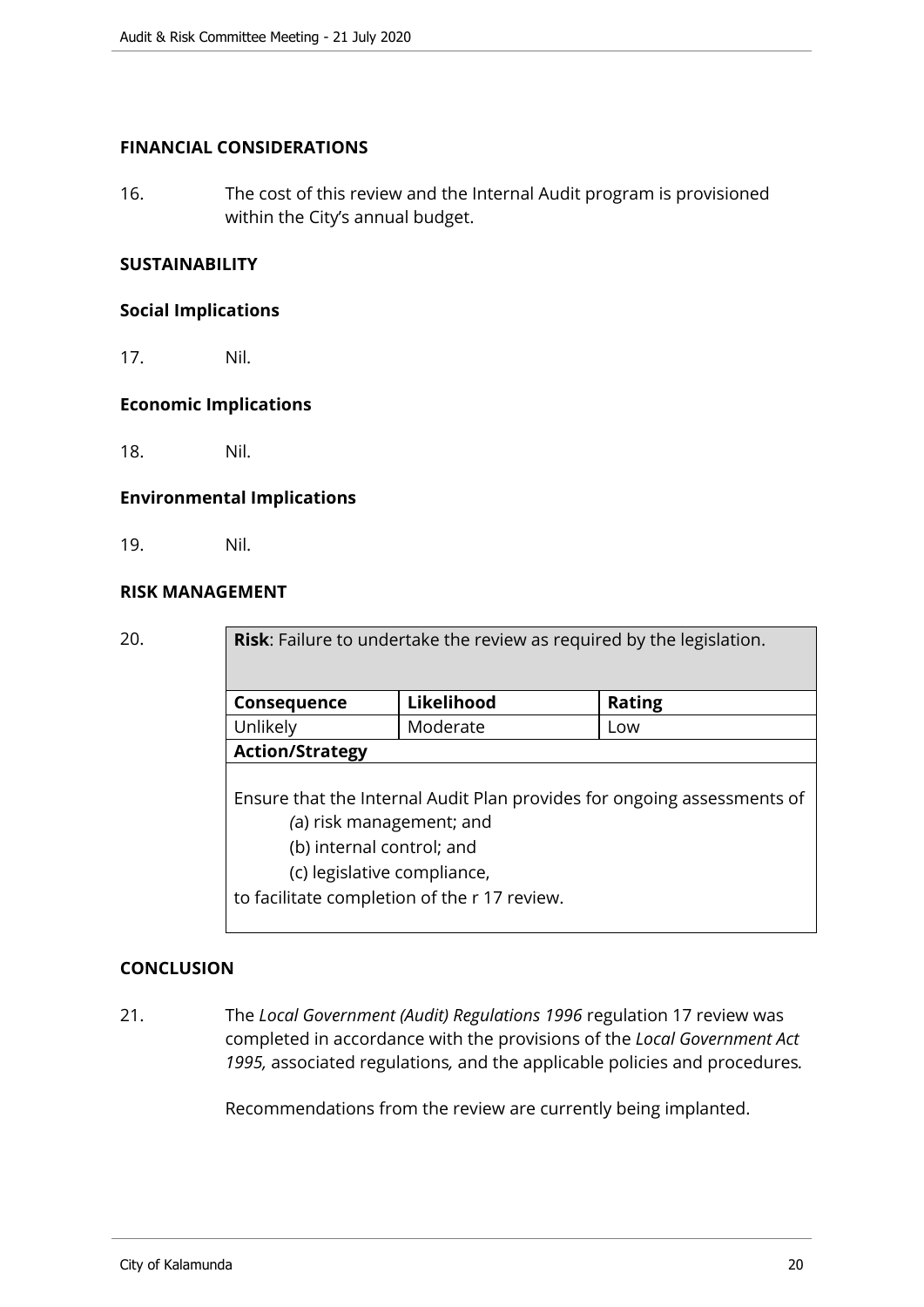# **Voting Requirements: Simple Majority**

## **COMMITTEE RECOMMENDATION TO COUNCIL**

That Council RECEIVE the outcomes of the *Local Government (Audit) Regulations 1996* Regulation 17 Review (Attachment 1)

- Moved: **Cr Dylan O'Connor**
- Seconded: **Cr Margaret Thomas**

Vote: **CARRIED UNANIMOUSLY (8/0)**